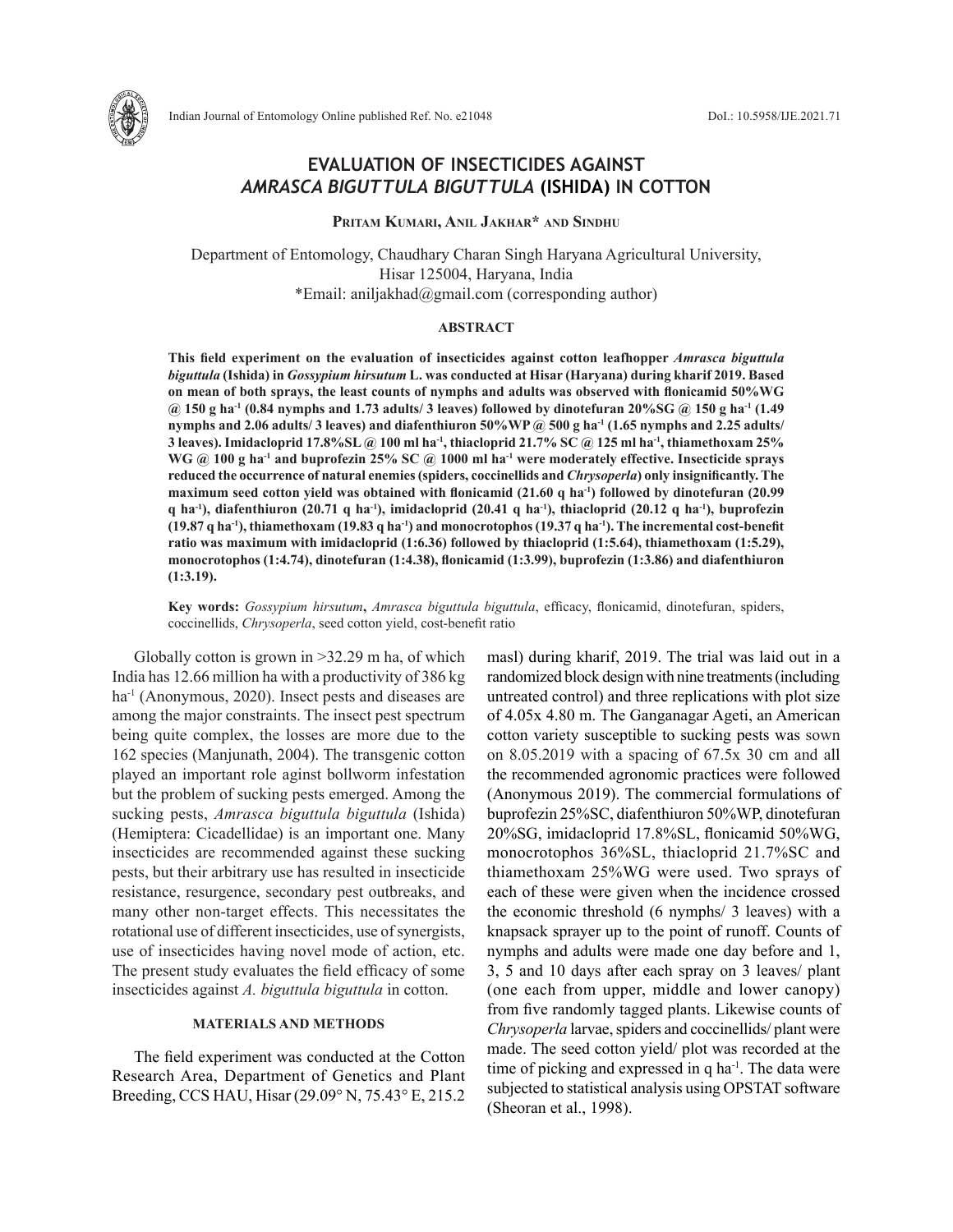|                                                            |                           |                                                       | Table 1. Efficacy o                                                                                                                                                                                                                                                                                            |                                                                                                                                                                                                                                                                       | insecticides                                         | against A. | biguttula                                                                                                                                                                                                                                                                                                                                          |                                                                                                                                                                                                                                                                                                                                                 | biguttula and | its natural                                                                                                                                                                                                                                                                                                   |                                                                                                                                                                                                                                                                                                               | enemies in cotton |                                                                                                                                                                                                                                                                                                                                                                                                   |                                                                                                                                                                                                                                                                                                                                                                                                                                                                                            |                                                                                                                                                                                                                                                                                                                           |                                                                                                                                                                                                                                                                                                               |
|------------------------------------------------------------|---------------------------|-------------------------------------------------------|----------------------------------------------------------------------------------------------------------------------------------------------------------------------------------------------------------------------------------------------------------------------------------------------------------------|-----------------------------------------------------------------------------------------------------------------------------------------------------------------------------------------------------------------------------------------------------------------------|------------------------------------------------------|------------|----------------------------------------------------------------------------------------------------------------------------------------------------------------------------------------------------------------------------------------------------------------------------------------------------------------------------------------------------|-------------------------------------------------------------------------------------------------------------------------------------------------------------------------------------------------------------------------------------------------------------------------------------------------------------------------------------------------|---------------|---------------------------------------------------------------------------------------------------------------------------------------------------------------------------------------------------------------------------------------------------------------------------------------------------------------|---------------------------------------------------------------------------------------------------------------------------------------------------------------------------------------------------------------------------------------------------------------------------------------------------------------|-------------------|---------------------------------------------------------------------------------------------------------------------------------------------------------------------------------------------------------------------------------------------------------------------------------------------------------------------------------------------------------------------------------------------------|--------------------------------------------------------------------------------------------------------------------------------------------------------------------------------------------------------------------------------------------------------------------------------------------------------------------------------------------------------------------------------------------------------------------------------------------------------------------------------------------|---------------------------------------------------------------------------------------------------------------------------------------------------------------------------------------------------------------------------------------------------------------------------------------------------------------------------|---------------------------------------------------------------------------------------------------------------------------------------------------------------------------------------------------------------------------------------------------------------------------------------------------------------|
| Insecticides                                               | Dose (ml                  |                                                       | No. of leafhopper ny                                                                                                                                                                                                                                                                                           | /ymphs                                                                                                                                                                                                                                                                | leave                                                |            |                                                                                                                                                                                                                                                                                                                                                    |                                                                                                                                                                                                                                                                                                                                                 |               |                                                                                                                                                                                                                                                                                                               |                                                                                                                                                                                                                                                                                                               | No. of natural    |                                                                                                                                                                                                                                                                                                                                                                                                   |                                                                                                                                                                                                                                                                                                                                                                                                                                                                                            |                                                                                                                                                                                                                                                                                                                           |                                                                                                                                                                                                                                                                                                               |
|                                                            | or $g$ ha <sup>-1</sup> ) |                                                       | $1^{\rm st}$ spray                                                                                                                                                                                                                                                                                             | 2 <sup>nd</sup>                                                                                                                                                                                                                                                       |                                                      | Mear       |                                                                                                                                                                                                                                                                                                                                                    |                                                                                                                                                                                                                                                                                                                                                 |               |                                                                                                                                                                                                                                                                                                               | Mear                                                                                                                                                                                                                                                                                                          |                   | spray                                                                                                                                                                                                                                                                                                                                                                                             |                                                                                                                                                                                                                                                                                                                                                                                                                                                                                            | yands                                                                                                                                                                                                                                                                                                                     | Mean                                                                                                                                                                                                                                                                                                          |
|                                                            |                           | <b>Before</b>                                         | After#                                                                                                                                                                                                                                                                                                         | <b>Before</b>                                                                                                                                                                                                                                                         | $\mathbf{After}^{\boldsymbol{\#}}$                   |            |                                                                                                                                                                                                                                                                                                                                                    | $\overline{\text{After}}^*$                                                                                                                                                                                                                                                                                                                     |               | $\overline{\text{After}}^n$                                                                                                                                                                                                                                                                                   |                                                                                                                                                                                                                                                                                                               |                   |                                                                                                                                                                                                                                                                                                                                                                                                   | Before                                                                                                                                                                                                                                                                                                                                                                                                                                                                                     |                                                                                                                                                                                                                                                                                                                           |                                                                                                                                                                                                                                                                                                               |
| Buprofezin 25% SC                                          | 1000                      | 10.80                                                 | 5.29                                                                                                                                                                                                                                                                                                           |                                                                                                                                                                                                                                                                       |                                                      |            |                                                                                                                                                                                                                                                                                                                                                    |                                                                                                                                                                                                                                                                                                                                                 |               |                                                                                                                                                                                                                                                                                                               |                                                                                                                                                                                                                                                                                                               |                   |                                                                                                                                                                                                                                                                                                                                                                                                   |                                                                                                                                                                                                                                                                                                                                                                                                                                                                                            |                                                                                                                                                                                                                                                                                                                           |                                                                                                                                                                                                                                                                                                               |
|                                                            |                           | (2.12)                                                |                                                                                                                                                                                                                                                                                                                |                                                                                                                                                                                                                                                                       |                                                      |            |                                                                                                                                                                                                                                                                                                                                                    |                                                                                                                                                                                                                                                                                                                                                 |               |                                                                                                                                                                                                                                                                                                               |                                                                                                                                                                                                                                                                                                               |                   |                                                                                                                                                                                                                                                                                                                                                                                                   |                                                                                                                                                                                                                                                                                                                                                                                                                                                                                            |                                                                                                                                                                                                                                                                                                                           |                                                                                                                                                                                                                                                                                                               |
| Diafenthiuron 50%                                          | 500                       | 10.40                                                 | $(2.50)$<br>2.13                                                                                                                                                                                                                                                                                               |                                                                                                                                                                                                                                                                       |                                                      |            |                                                                                                                                                                                                                                                                                                                                                    |                                                                                                                                                                                                                                                                                                                                                 |               |                                                                                                                                                                                                                                                                                                               |                                                                                                                                                                                                                                                                                                               |                   |                                                                                                                                                                                                                                                                                                                                                                                                   |                                                                                                                                                                                                                                                                                                                                                                                                                                                                                            |                                                                                                                                                                                                                                                                                                                           |                                                                                                                                                                                                                                                                                                               |
| $\mathbb{R}^2$                                             |                           | (2.10)                                                |                                                                                                                                                                                                                                                                                                                |                                                                                                                                                                                                                                                                       |                                                      |            |                                                                                                                                                                                                                                                                                                                                                    |                                                                                                                                                                                                                                                                                                                                                 |               |                                                                                                                                                                                                                                                                                                               |                                                                                                                                                                                                                                                                                                               |                   |                                                                                                                                                                                                                                                                                                                                                                                                   |                                                                                                                                                                                                                                                                                                                                                                                                                                                                                            |                                                                                                                                                                                                                                                                                                                           |                                                                                                                                                                                                                                                                                                               |
| Dinotefuran 20% SG                                         | 150                       | 13.00                                                 |                                                                                                                                                                                                                                                                                                                |                                                                                                                                                                                                                                                                       |                                                      |            |                                                                                                                                                                                                                                                                                                                                                    |                                                                                                                                                                                                                                                                                                                                                 |               |                                                                                                                                                                                                                                                                                                               |                                                                                                                                                                                                                                                                                                               |                   |                                                                                                                                                                                                                                                                                                                                                                                                   |                                                                                                                                                                                                                                                                                                                                                                                                                                                                                            |                                                                                                                                                                                                                                                                                                                           |                                                                                                                                                                                                                                                                                                               |
|                                                            |                           |                                                       |                                                                                                                                                                                                                                                                                                                |                                                                                                                                                                                                                                                                       |                                                      |            |                                                                                                                                                                                                                                                                                                                                                    |                                                                                                                                                                                                                                                                                                                                                 |               |                                                                                                                                                                                                                                                                                                               |                                                                                                                                                                                                                                                                                                               |                   |                                                                                                                                                                                                                                                                                                                                                                                                   |                                                                                                                                                                                                                                                                                                                                                                                                                                                                                            |                                                                                                                                                                                                                                                                                                                           |                                                                                                                                                                                                                                                                                                               |
| Imidacloprid 17.8%                                         |                           |                                                       |                                                                                                                                                                                                                                                                                                                |                                                                                                                                                                                                                                                                       |                                                      |            |                                                                                                                                                                                                                                                                                                                                                    |                                                                                                                                                                                                                                                                                                                                                 |               |                                                                                                                                                                                                                                                                                                               |                                                                                                                                                                                                                                                                                                               |                   |                                                                                                                                                                                                                                                                                                                                                                                                   |                                                                                                                                                                                                                                                                                                                                                                                                                                                                                            |                                                                                                                                                                                                                                                                                                                           |                                                                                                                                                                                                                                                                                                               |
|                                                            | $\overline{00}$           | $(2.31)$<br>$12.40$<br>$(2.26)$<br>$13.60$<br>$13.60$ |                                                                                                                                                                                                                                                                                                                |                                                                                                                                                                                                                                                                       |                                                      |            |                                                                                                                                                                                                                                                                                                                                                    |                                                                                                                                                                                                                                                                                                                                                 |               |                                                                                                                                                                                                                                                                                                               |                                                                                                                                                                                                                                                                                                               |                   |                                                                                                                                                                                                                                                                                                                                                                                                   |                                                                                                                                                                                                                                                                                                                                                                                                                                                                                            |                                                                                                                                                                                                                                                                                                                           |                                                                                                                                                                                                                                                                                                               |
| Flonicamid 50% WG                                          | 150                       |                                                       |                                                                                                                                                                                                                                                                                                                |                                                                                                                                                                                                                                                                       |                                                      |            |                                                                                                                                                                                                                                                                                                                                                    |                                                                                                                                                                                                                                                                                                                                                 |               |                                                                                                                                                                                                                                                                                                               |                                                                                                                                                                                                                                                                                                               |                   |                                                                                                                                                                                                                                                                                                                                                                                                   |                                                                                                                                                                                                                                                                                                                                                                                                                                                                                            |                                                                                                                                                                                                                                                                                                                           |                                                                                                                                                                                                                                                                                                               |
|                                                            |                           |                                                       |                                                                                                                                                                                                                                                                                                                |                                                                                                                                                                                                                                                                       |                                                      |            |                                                                                                                                                                                                                                                                                                                                                    |                                                                                                                                                                                                                                                                                                                                                 |               |                                                                                                                                                                                                                                                                                                               |                                                                                                                                                                                                                                                                                                               |                   |                                                                                                                                                                                                                                                                                                                                                                                                   |                                                                                                                                                                                                                                                                                                                                                                                                                                                                                            |                                                                                                                                                                                                                                                                                                                           |                                                                                                                                                                                                                                                                                                               |
| Monocrotophos 36%                                          | 437                       | $8.60\,$                                              |                                                                                                                                                                                                                                                                                                                |                                                                                                                                                                                                                                                                       |                                                      |            |                                                                                                                                                                                                                                                                                                                                                    |                                                                                                                                                                                                                                                                                                                                                 |               |                                                                                                                                                                                                                                                                                                               |                                                                                                                                                                                                                                                                                                               |                   |                                                                                                                                                                                                                                                                                                                                                                                                   |                                                                                                                                                                                                                                                                                                                                                                                                                                                                                            |                                                                                                                                                                                                                                                                                                                           |                                                                                                                                                                                                                                                                                                               |
|                                                            |                           |                                                       |                                                                                                                                                                                                                                                                                                                |                                                                                                                                                                                                                                                                       |                                                      |            |                                                                                                                                                                                                                                                                                                                                                    |                                                                                                                                                                                                                                                                                                                                                 |               |                                                                                                                                                                                                                                                                                                               |                                                                                                                                                                                                                                                                                                               |                   |                                                                                                                                                                                                                                                                                                                                                                                                   |                                                                                                                                                                                                                                                                                                                                                                                                                                                                                            |                                                                                                                                                                                                                                                                                                                           |                                                                                                                                                                                                                                                                                                               |
| Thiacloprid 21.7%                                          | 125                       |                                                       |                                                                                                                                                                                                                                                                                                                |                                                                                                                                                                                                                                                                       |                                                      |            |                                                                                                                                                                                                                                                                                                                                                    |                                                                                                                                                                                                                                                                                                                                                 |               |                                                                                                                                                                                                                                                                                                               |                                                                                                                                                                                                                                                                                                               |                   |                                                                                                                                                                                                                                                                                                                                                                                                   |                                                                                                                                                                                                                                                                                                                                                                                                                                                                                            |                                                                                                                                                                                                                                                                                                                           |                                                                                                                                                                                                                                                                                                               |
| SC                                                         |                           | $(1.96)$<br>$10.40$<br>$(2.11)$<br>$16.80$            | $\begin{array}{l} \n 1.77 \\ 1.45 \\ 1.59 \\ 1.33 \\ 0.89 \\ 0.99 \\ 0.41 \\ 0.50 \\ 0.50 \\ 0.71 \\ 0.80 \\ 0.71 \\ 0.50 \\ 0.50 \\ 0.50 \\ 0.50 \\ 0.50 \\ 0.50 \\ 0.50 \\ 0.50 \\ 0.50 \\ 0.50 \\ 0.50 \\ 0.50 \\ 0.50 \\ 0.50 \\ 0.50 \\ 0.50 \\ 0.50 \\ 0.50 \\ 0.50 \\ 0.50 \\ 0.50 \\ 0.50 \\ 0.50 \\ $ |                                                                                                                                                                                                                                                                       |                                                      |            |                                                                                                                                                                                                                                                                                                                                                    |                                                                                                                                                                                                                                                                                                                                                 |               |                                                                                                                                                                                                                                                                                                               |                                                                                                                                                                                                                                                                                                               |                   |                                                                                                                                                                                                                                                                                                                                                                                                   |                                                                                                                                                                                                                                                                                                                                                                                                                                                                                            |                                                                                                                                                                                                                                                                                                                           |                                                                                                                                                                                                                                                                                                               |
| Thiamethoxam 25%                                           | 100                       |                                                       |                                                                                                                                                                                                                                                                                                                |                                                                                                                                                                                                                                                                       |                                                      |            |                                                                                                                                                                                                                                                                                                                                                    |                                                                                                                                                                                                                                                                                                                                                 |               |                                                                                                                                                                                                                                                                                                               |                                                                                                                                                                                                                                                                                                               |                   |                                                                                                                                                                                                                                                                                                                                                                                                   |                                                                                                                                                                                                                                                                                                                                                                                                                                                                                            |                                                                                                                                                                                                                                                                                                                           |                                                                                                                                                                                                                                                                                                               |
| $\overline{W}$                                             |                           | (2.57)                                                |                                                                                                                                                                                                                                                                                                                |                                                                                                                                                                                                                                                                       |                                                      |            |                                                                                                                                                                                                                                                                                                                                                    |                                                                                                                                                                                                                                                                                                                                                 |               |                                                                                                                                                                                                                                                                                                               |                                                                                                                                                                                                                                                                                                               |                   |                                                                                                                                                                                                                                                                                                                                                                                                   |                                                                                                                                                                                                                                                                                                                                                                                                                                                                                            |                                                                                                                                                                                                                                                                                                                           |                                                                                                                                                                                                                                                                                                               |
| Untreated check                                            |                           | 14.00                                                 |                                                                                                                                                                                                                                                                                                                |                                                                                                                                                                                                                                                                       |                                                      |            |                                                                                                                                                                                                                                                                                                                                                    |                                                                                                                                                                                                                                                                                                                                                 |               |                                                                                                                                                                                                                                                                                                               |                                                                                                                                                                                                                                                                                                               |                   |                                                                                                                                                                                                                                                                                                                                                                                                   |                                                                                                                                                                                                                                                                                                                                                                                                                                                                                            |                                                                                                                                                                                                                                                                                                                           |                                                                                                                                                                                                                                                                                                               |
|                                                            |                           | (2.36)                                                | (3.26)                                                                                                                                                                                                                                                                                                         | $\begin{array}{l} 9,90\\ 0,100\\ 0,101\\ 0,102\\ 0,103\\ 0,104\\ 0,105\\ 0,100\\ 0,101\\ 0,100\\ 0,100\\ 0,100\\ 0,100\\ 0,100\\ 0,100\\ 0,100\\ 0,100\\ 0,100\\ 0,100\\ 0,100\\ 0,100\\ 0,100\\ 0,100\\ 0,100\\ 0,100\\ 0,100\\ 0,100\\ 0,100\\ 0,100\\ 0,100\\ 0,1$ |                                                      |            |                                                                                                                                                                                                                                                                                                                                                    |                                                                                                                                                                                                                                                                                                                                                 |               |                                                                                                                                                                                                                                                                                                               |                                                                                                                                                                                                                                                                                                               |                   | $\begin{array}{l} \frac{4}{3} \frac{1}{2} \frac{1}{2} \frac{1}{2} \frac{1}{2} \frac{1}{2} \frac{1}{2} \frac{1}{2} \frac{1}{2} \frac{1}{2} \frac{1}{2} \frac{1}{2} \frac{1}{2} \frac{1}{2} \frac{1}{2} \frac{1}{2} \frac{1}{2} \frac{1}{2} \frac{1}{2} \frac{1}{2} \frac{1}{2} \frac{1}{2} \frac{1}{2} \frac{1}{2} \frac{1}{2} \frac{1}{2} \frac{1}{2} \frac{1}{2} \frac{1}{2} \frac{1}{2} \frac{$ |                                                                                                                                                                                                                                                                                                                                                                                                                                                                                            |                                                                                                                                                                                                                                                                                                                           |                                                                                                                                                                                                                                                                                                               |
| $\sin 35$                                                  |                           | (0.12)                                                | (0.06)                                                                                                                                                                                                                                                                                                         | (0.23)                                                                                                                                                                                                                                                                |                                                      |            | $\frac{6666}{714}$ = $\frac{1}{2}$<br>$\frac{1}{2}$<br>$\frac{1}{2}$<br>$\frac{1}{2}$<br>$\frac{1}{2}$<br>$\frac{1}{2}$<br>$\frac{1}{2}$<br>$\frac{1}{2}$<br>$\frac{1}{2}$<br>$\frac{1}{2}$<br>$\frac{1}{2}$<br>$\frac{1}{2}$<br>$\frac{1}{2}$<br>$\frac{1}{2}$<br>$\frac{1}{2}$<br>$\frac{1}{2}$<br>$\frac{1}{2}$<br>$\frac{1}{2}$<br>$\frac{1}{$ | $\begin{array}{l} 3.67 \\ 1.97 \\ -1.86 \\ -1.67 \\ -1.67 \\ -1.97 \\ -1.97 \\ -1.97 \\ -1.97 \\ -1.97 \\ -1.97 \\ -1.97 \\ -1.97 \\ -1.97 \\ -1.97 \\ -1.97 \\ -1.97 \\ -1.97 \\ -1.97 \\ -1.97 \\ -1.97 \\ -1.97 \\ -1.97 \\ -1.97 \\ -1.97 \\ -1.97 \\ -1.97 \\ -1.97 \\ -1.97 \\ -1.97 \\ -1.97 \\ -1.97 \\ -1.97 \\ -1.97 \\ -1.97 \\ -1.$ |               | $\begin{array}{l} 3.23 \\ 2.65 \\ 2.65 \\ 1.80 \\ 2.64 \\ 2.80 \\ 3.81 \\ 4.82 \\ 5.83 \\ 6.81 \\ 7.81 \\ 7.82 \\ 8.81 \\ 1.83 \\ 1.81 \\ 1.83 \\ 1.83 \\ 1.83 \\ 1.83 \\ 1.83 \\ 1.83 \\ 1.83 \\ 1.83 \\ 1.83 \\ 1.83 \\ 1.83 \\ 1.83 \\ 1.83 \\ 1.83 \\ 1.83 \\ 1.83 \\ 1.83 \\ 1.83 \\ 1.83 \\ 1.83 \\ 1.$ | $\begin{array}{l} 3.16 \\ 2.23 \\ 2.5 \\ 1.80 \\ 1.74 \\ 2.57 \\ 1.74 \\ 1.73 \\ 1.74 \\ 1.75 \\ 1.79 \\ 1.73 \\ 1.74 \\ 1.75 \\ 1.79 \\ 1.73 \\ 1.75 \\ 1.79 \\ 1.73 \\ 1.74 \\ 1.74 \\ 1.75 \\ 1.74 \\ 1.75 \\ 1.75 \\ 1.77 \\ 1.74 \\ 1.73 \\ 1.75 \\ 1.77 \\ 1.78 \\ 1.79 \\ 1.79 \\ 1.79 \\ 1.71 \\ 1.7$ |                   |                                                                                                                                                                                                                                                                                                                                                                                                   | $3, \overline{0}, \overline{12}, \overline{14}, \overline{13}, \overline{15}, \overline{16}, \overline{18}, \overline{19}, \overline{18}, \overline{19}, \overline{19}, \overline{19}, \overline{19}, \overline{19}, \overline{19}, \overline{19}, \overline{19}, \overline{19}, \overline{19}, \overline{19}, \overline{19}, \overline{19}, \overline{19}, \overline{19}, \overline{19}, \overline{19}, \overline{19}, \overline{19}, \overline{19}, \overline{19}, \overline{19}, \over$ | $\begin{array}{l} \mathbf{\mathcal{A}}[\mathbf{r}]}{1.31} \\ 1.51 \\ 2.23 \\ 3.60 \\ 1.75 \\ 2.80 \\ 2.75 \\ 2.75 \\ 2.75 \\ 2.75 \\ 2.75 \\ 2.75 \\ 2.75 \\ 2.75 \\ 2.75 \\ 2.75 \\ 2.75 \\ 2.75 \\ 2.75 \\ 2.75 \\ 2.75 \\ 2.85 \\ 2.86 \\ 2.88 \\ 2.88 \\ 2.89 \\ 2.89 \\ 2.89 \\ 2.89 \\ 2.89 \\ 2.89 \\ 2.89 \\ 2.8$ | $\begin{array}{l} 2.03 \\ 1.74 \\ 2.35 \\ 1.83 \\ 2.11 \\ 2.11 \\ 2.11 \\ 2.11 \\ 2.11 \\ 2.11 \\ 2.11 \\ 2.11 \\ 2.11 \\ 2.11 \\ 2.11 \\ 2.11 \\ 2.11 \\ 2.11 \\ 2.11 \\ 2.11 \\ 2.11 \\ 2.11 \\ 2.11 \\ 2.11 \\ 2.11 \\ 2.11 \\ 2.11 \\ 2.11 \\ 2.11 \\ 2.12 \\ 2.12 \\ 2.13 \\ 2.13 \\ 2.21 \\ 2.21 \\ 2.$ |
| $\text{C.D.}$ $\text{p}_\text{max}$                        |                           | (NS)                                                  | (0.17)                                                                                                                                                                                                                                                                                                         | $\overline{S}$                                                                                                                                                                                                                                                        | 0.38                                                 |            |                                                                                                                                                                                                                                                                                                                                                    | 0.17                                                                                                                                                                                                                                                                                                                                            | S             | 0.17                                                                                                                                                                                                                                                                                                          |                                                                                                                                                                                                                                                                                                               |                   | 0.13                                                                                                                                                                                                                                                                                                                                                                                              |                                                                                                                                                                                                                                                                                                                                                                                                                                                                                            |                                                                                                                                                                                                                                                                                                                           |                                                                                                                                                                                                                                                                                                               |
| *Coccinellids, Chrysoperla larvae and spiders; *Mean incid |                           |                                                       |                                                                                                                                                                                                                                                                                                                | ence 1,                                                                                                                                                                                                                                                               | 3, 5 and 10 days after spray; Figures in parentheses |            |                                                                                                                                                                                                                                                                                                                                                    |                                                                                                                                                                                                                                                                                                                                                 |               |                                                                                                                                                                                                                                                                                                               | square root transformed value                                                                                                                                                                                                                                                                                 |                   |                                                                                                                                                                                                                                                                                                                                                                                                   |                                                                                                                                                                                                                                                                                                                                                                                                                                                                                            |                                                                                                                                                                                                                                                                                                                           |                                                                                                                                                                                                                                                                                                               |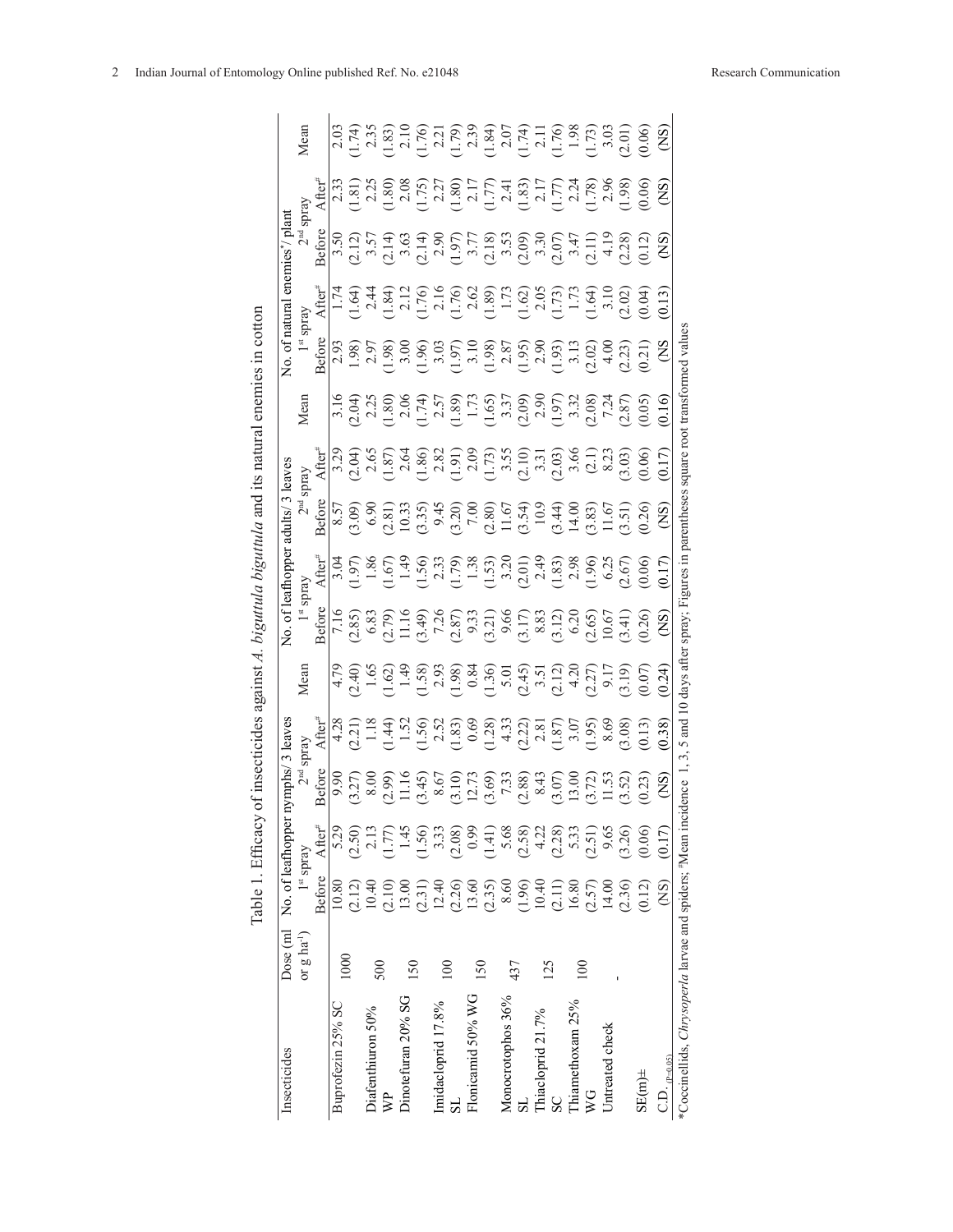| Insecticides         | Dose                   | Seed cotton                      | Incremental           | Cost of                      | Cost of                | Net profit             | $ICBR*$ |
|----------------------|------------------------|----------------------------------|-----------------------|------------------------------|------------------------|------------------------|---------|
|                      | (ml or                 | yield $(q \text{ ha}^{\dagger})$ | yield                 | incremental                  | protection             | $(Rs \, ha^{-1})^{\#}$ |         |
|                      | $g$ ha <sup>-1</sup> ) |                                  | $(q \text{ ha}^{-1})$ | vield $(Rs \text{ ha}^{-1})$ | $(Rs \text{ ha}^{-1})$ |                        |         |
| Buprofezin 25%SC     | 1000                   | 19.87                            | 2.65                  | 13925.75                     | 3608.00                | 100808.85              | 1:3.86  |
| Diafenthiuron 50%WP  | 500                    | 20.71                            | 3.49                  | 18339.95                     | 5744.00                | 103087.05              | 1:3.19  |
| Dinotefuran 20%SG    | 150                    | 20.99                            | 3.77                  | 19811.35                     | 4523.00                | 105779.45              | 1:4.38  |
| Imidacloprid 17.8%SL | 100                    | 20.41                            | 3.19                  | 16763.45                     | 2636.00                | 104636.07              | 1:6.36  |
| Flonicamid 50%WG     | 150                    | 21.60                            | 4.38                  | 23016.90                     | 5774.00                | 107734.00              | 1:3.99  |
| Monocrotophos 36%SL  | 437                    | 19.37                            | 2.15                  | 11298.25                     | 2384.70                | 99387.13               | 1:4.74  |
| Thiacloprid 21.7%SC  | 125                    | 20.12                            | 2.90                  | 15239.5                      | 2704.00                | 103026.60              | 1:5.64  |
| Thiamethoxam 25%WG   | 100                    | 19.83                            | 2.61                  | 13715.55                     | 2594.00                | 101595.13              | 1:5.29  |
| Untreated check      |                        | 17.22                            |                       |                              |                        |                        |         |
| $C.D (p=0.05)$       |                        | 2.21                             |                       |                              |                        |                        |         |
| $SE(m)$ ±            |                        | 0.73                             |                       |                              |                        |                        |         |

|  | Table 2. Economics of insecticides evaluated against A. biguttula biguttula in cotton |  |  |  |
|--|---------------------------------------------------------------------------------------|--|--|--|
|  |                                                                                       |  |  |  |

# On the basis of cost of protection; \*ICBR= Incremental cost benefit ratio; Price of seed cotton = Rs 5255/q; No. of labour required/ spray/ ha = 2; labour charges = Rs 476/head/day; Maximum retail price of insecticides: buprofezin 25% SC @ Rs 426/500 ml, diafenthiuron 50% WP @ Rs 960/250 g, dinotefuran 20% SG @ Rs 873/100 g, imidacloprid 17.8% SL @ Rs 3660/1000 ml, flonicamid 50% WG @ Rs 1935/150 g, monocrotophos 36% SL @ Rs 550/1000 ml, thiacloprid 21.7% SC @ Rs 800/250 ml, thiamethoxam 25% WG @ Rs 3450/1000g

#### **RESULTS AND DISCUSSION**

Based on mean of both sprays, all the insecticides were observed to significantly reduce the nymphs and adults (Table 1); the least counts (0.84 nymphs/3 leaves) was observed with flonicamid, being at par with dinotefuran (1.49 nymphs/ 3 leaves) followed by diafenthiuron (1.65 nymphs/ 3 leaves). Imidacloprid and thiacloprid were moderately effective insecticides, both being at par. Monocrotophos was least effective insecticide followed by buprofezin and thiamethoxam, all being at par with each other. Similarly, adult counts revealed that flonicamid was most effective (1.73 adults/3 leaves) followed by dinotefuran (2.06 adults/ 3 leaves) and diafenthiuron (2.25 adults/ 3 leaves), all being at par. Imidacloprid, thiacloprid and buprofezin were moderately effective. The least effective were monocrotophos and thiamethoxam. These observations corroborate with those of Ghelani et al. (2014) on flonicamid 0.02% and those of Chandi et al. (2016). Sreenivas et al. (2015) observed that dinotefuran 20SG  $\omega$  30 g a.i. ha<sup>-1</sup> was the best against jassid, thrips, aphids and whiteflies compared to imidacloprid 17.8 SL and thiamethoxam 25 WG. Gaurkhede et al. (2015) observed that dinotefuran 20SG  $\omega$  0.008% and @ 0.006%, fipronil 5SC @ 0.015%, acetamiprid 20SP @ 0.004%, imidacloprid 30.5SC @ 0.005% and flonicamid 50WG  $\omega$  0.02% did not differ significantly in suppressing leafhoppers. The results of Shivanna et al. (2011) on the efficacy of diafenthiuron against jassids corroborate the present ones. Shinde et al. (2011), Abbas et al. (2012) and Begum et al. (2016) observed that imidacloprid 17.8SL  $\omega$  40 g a.i. ha<sup>-1</sup> was the most

effective against leafhopper. Bharpoda et al. (2014) revealed that thiamethoxam  $25WG$  @ 0.0125% was significantly superior.

Non-significant differences were observed in the occurrence of spiders, *Chrysoperla* larvae and coccinellids (Table 1); maximum counts (3.03/ plant) was in untreated check followed by flonicamid  $(2.39)$ , diafenthiuron (2.35), imidacloprid (2.21), thiacloprid  $(2.11)$ , dinotefuran  $(2.10)$ , monocrotophos  $(2.07)$ , buprofezin (2.03) and thiamethoxam (1.98). These observations agree with those of Gaurkhede et al. (2015). Similarly, Jansen et al. (2011) concluded that flonicamid 50 WG  $\omega$  80 g ha<sup>-1</sup> was safer to natural enemies. Rohini et al. (2012) with coccinellids and spiders found that imidacloprid and fipronil are relatively safe. Nemade et al. (2017) also observed similar effect of insecticides. Significantly maximum seed cotton yield (21.60 q ha-1) was obtained with flonicamid followed by others. These results agree with those of Nemade et al. (2017) on flonicamid 50 WG and others. Incremental cost-benefit ratio (ICBR) was maximum with imidacloprid (1:6.36) followed by others Bharpoda et al. (2014) obtained such maximum ICBR (Table 2) with imidacloprid. Thus, it is concluded that flonicamid 50% WG, dinotefuran 20%SG and diafenthiuron 50% WP can be utilized in rotation with other insecticides.

#### **REFERENCES**

Abbas Q, Arif M J, Gogi M D, Abbas S K, Karar H. 2012. Performance of imidacloprid, thiamethoxam, acetamiprid and a biocontrol agent (*Chrysoperla carnea*) against whitefly, jassid and thrips on different cotton cultivars. World Journal of Zoology 7(2): 141-146.